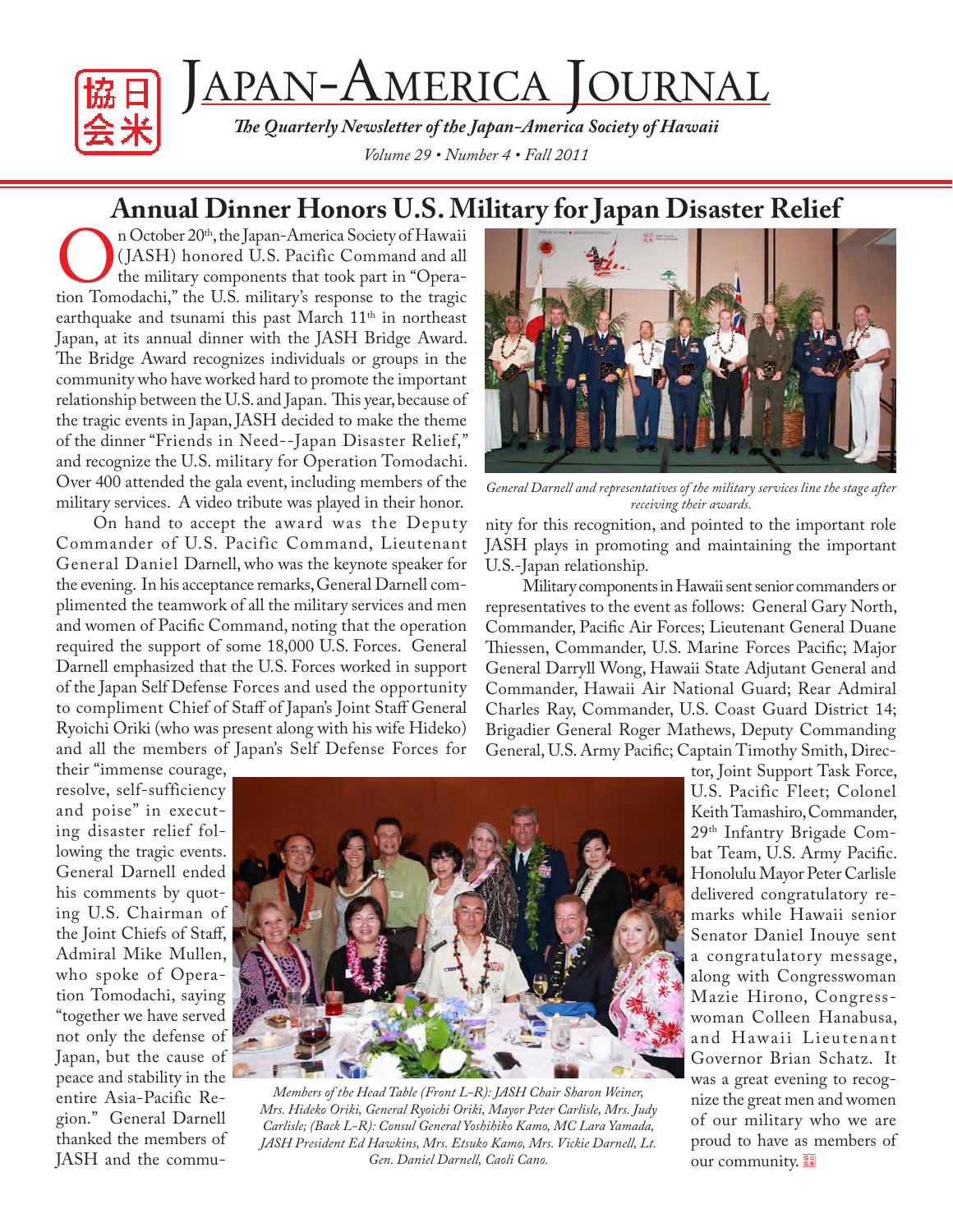### **Mahalo to the following Annual Dinner Supporters**

**Event Sponsor** First Insurance Company of Hawaii

### **Platinum Table Sponsors**

 DFS Hawaii First Insurance Company of Hawaii Howard & Joanne Hamamoto Jean Rolles

#### **Gold Table Sponsors**

 NAI ChaneyBrooks Unicold Corporation Urasenke

#### **Silver Table Sponsors**

Ameron Hawaii Bank of Hawaii Carlsmith Ball LLP Central Pacific Bank Crown Prince Akihito Scholarship Foundation Farmers Insurance Hawaii First Hawaiian Bank

Hawaiian Airlines Hilton Hawaiian Village/Hilton Grand Vacations Matson Navigation Pacific Guardian Life Queen's Medical Center Servco Foundation Shidler College of Business

#### **Student**

Accuity LLP JTB Hawaii Susan Kosasa (2) Nippon Golden Network

Earl & Yoko Okawa Yoshiharu Satoh/Dr. Glenn Miyataki Sony Hawaii

#### **Donations**

ABC Stores Accuity LLP Cherry Company Deloitte & Touche LLP First Insurance Company of Hawaii Larry Goeas Patricia Hamamoto Hawaiian Airlines Hawaiian Dredging Construction Hawaiian Host Hilton Hawaiian Village Honpa Hongwanji Mission of Hawaii Jeffrey Kim Lawrence Kumabe

Akemi Kurokawa Dr. David McClain Danny Melton Shirley Miyamoto Nippon Golden Network Laura Noda Oceanic Time Warner Cable Dr. Margaret Oda Dr. Blair Odo Alfred & Ruth Ono Foundation Pacific Mortgage Company Alby Saunders Grace Shinohara Shoichi Suzuki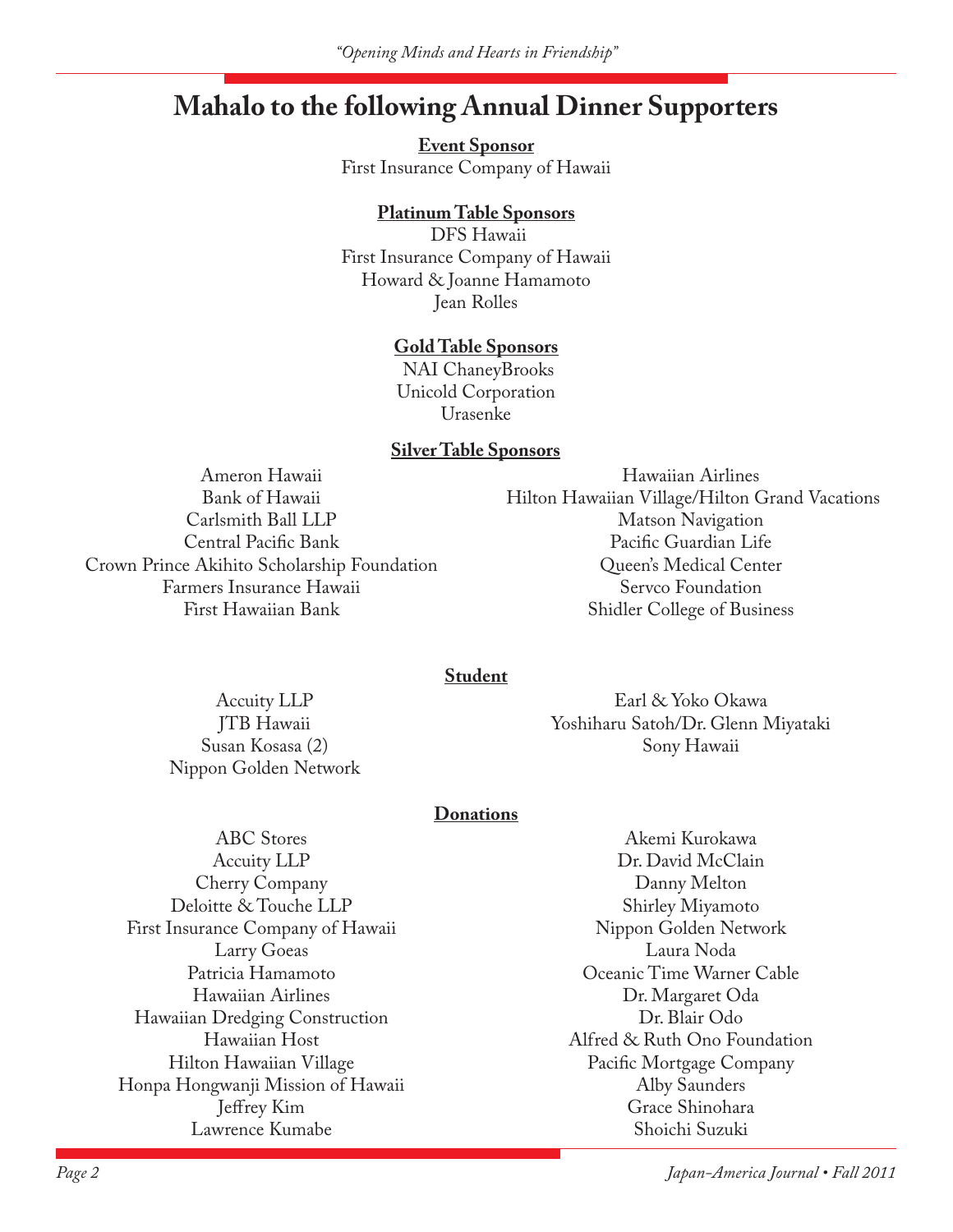## **Second Group of Rainbow for Japan Kids Visits Hawaii**<br>Wenty-five junior high school students from Iwate Christmas meal prepared and hosted by Hawa

wenty-five junior high school students from Iwate<br>
and Fukushima prefectures were in Hawaii from<br>
December 21<sup>st</sup> through the 29<sup>th</sup> as the second group of<br>
Rainbow for Japan Kids. The students enjoyed both cultural and Fukushima prefectures were in Hawaii from December  $21^{st}$  through the  $29^{th}$  as the second group of and educational programs set up by JASH and its partner organizations. The activities included the "Dolphin Quest" show hosted by The Kahala Hotel & Resort and outdoor activities at both Oahu's (North Shore) YMCA Camp Erdman and at the Big Island's Kilauea Military Camp (KMC) in the heart of Hawaii Volcanoes National Park.

This time, the visit coincided with Christmas and year end holidays (these visits are timed to occur during Japan's school breaks so as not to affect the students' school schedule). Because of this, special holiday activities were planned for the students, to include a Children's Christmas Party hosted by Halekulani Hotel, greeting the arrival of Santa by canoe, a holiday lights illumination tour by trolley, and a special

Christmas meal prepared and hosted by Hawaii Senior Life Enrichment Association's Nadeshiko Club members.

The program's motto is "To Dream Again." Its goal is to give the children from the disaster affected regions of Japan a short respite from their daily lives to be surrounded in the natural beauty and aloha of Hawaii, create new friendships especially with local children, and return them to Japan refreshed and motivated to better themselves and their community. The only request we make is for the students to give us their impression of the visit in an essay. We await them.

JASH and the Rainbow for Japan Kids committee would like to thank all the donors, partners, and benefactors who made this visit happen. This was the first program to include the new partner, TOMODACHI Initiative. Outrigger Hotels & Resorts donated hotel rooms, The Kahala Hotel & Resort provided the Dolphin Quest show and a welcome dinner,

*Continued on page 8*



*(L-R clockwise) Showing off a traditional Hawaiian lauhala they made at Keauhou Hawaiian Cultural Center; enjoying the warm waters of Hawaii; huddled against the cold night at Jaggar Museum overlooking Halemaumau Crater on the Big Island while watching volcanic activity and stargazing; clowning around on Waikiki Beach with volunteer student chaperones.*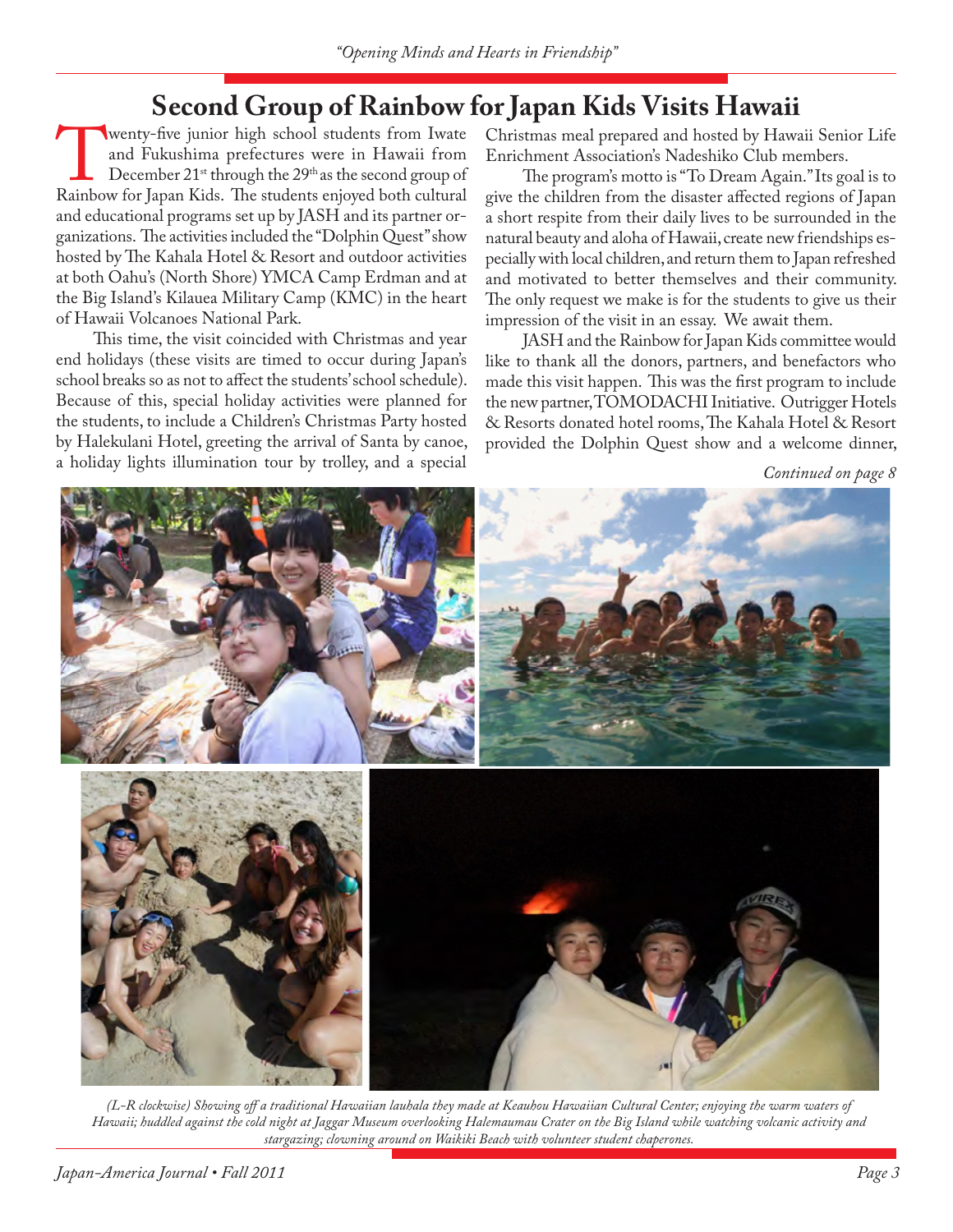## **Rainbow for Japan Kids Project Receives Award from Japanese Consulate**<br>s part of the festivities at this year's Emperor's birth-<br>tragic earthqua

S part of the festivities at this year's Emperor's birth-<br>day celebration on December 14, 2011, JASH was<br>presented with a special certificate of commendation<br>from the Consulate General of Japan at Honolulu. The Consul day celebration on December 14, 2011, JASH was presented with a special certificate of commendation General decided to recognize organizations in Hawaii that assisted with immediate disaster relief efforts following the



*Consul General Yoshihiko Kamo presenting the certificate of commendation to JASH President Ed Hawkins.*

tragic earthquake, tsunami, and nuclear accident on March 11<sup>th</sup> in Japan's northeast region. The Rainbow for Japan Kids project, in which JASH is a partner with Japan Airlines ( JAL) Hawaii, First Hawaiian Bank, and Studio Rim Hawaii, brings children from the affected regions of Japan to Hawaii for rest, recuperation, and physical/psychological relief. The other individuals and organizations honored were Aloha for Japan statewide fundraising campaign (represented by Hawaii Lieutenant Governor Brian Schatz), Aloha Initiative (represented by Mr. Keith Regan), and Mrs. Andy Walsh (wife of U.S. Pacific Fleet Commander Admiral Patrick Walsh).

The citation reads, "Consul-General of Japan extends his deepest regards to Rainbow for Japan Kids represented by Mr. Ed Hawkins, in recognition of its distinguished service in contributing to the deepening of mutual understanding and friendship between Japan and the U.S. and between Japan and Hawaii."

Thank you to all the donors, supporters, and benefactors that make Rainbow for Japan Kids project a meaningful and vibrant program for assisting the victims in Japan and building new bridges of friendship. You share in this award.

## **Nagaoka Students Visit Honolulu to Promote Ties**<br> **Nagaoka Students City in Nigata**

If ight college students from Nagaoka City in Niigata<br>
Prefecture visited Honolulu from December 6<sup>th</sup>-9<sup>th</sup><br>
as part of a joint project with JASH to promote<br>
emerging ties between Nagaoka City and the City and Prefecture visited Honolulu from December 6<sup>th</sup>-9<sup>th</sup> As part of a joint project with JASH to promote County of Honolulu. This student visit was the second in two years from Nagaoka. The first group of high school students visited Honolulu in 2010. Nagaoka City is pursuing a sister city relationship with Honolulu, and JASH is assisting with this process by promoting cultural and student exchanges. A sister city agreement is expected to be signed in March 2012 during the Honolulu Festival when Nagaoka City will present a fireworks display as a gift to the people of Honolulu. Nagaoka's world-famous fireworks display began after its bombing at the waning stages of World War II, and is dedicated to promoting peace. In line with this idea, JASH arranged a seminar with students at the University of



Hawaii at Manoa (UH), and attendance at the Pearl Harbor memorial ceremony on December 7th. The seminar with UH students allowed for the exchange of ideas on how to pursue peace in



*Top: With UH students at the seminar room in East West Center. Below: Students share their impressions of the Pearl Harbor ceremony on December 7th.*

the world. Following the December  $7<sup>th</sup>$  ceremony at Pearl Harbor, the Nagaoka students came away with renewed appreciation of how Americans, especially those who survived the attack, remember this event and their wartime experience. After the ceremony, JASH President Ed Hawkins escorted the students to a dedication ceremony of the historic control tower that is being renovated at Ford Island's Pacific Aviation Museum, followed by a tour of the island.

JASH will continue to assist with the development of closer ties between Nagaoka and Honolulu, focusing on educational exchanges. JASH plans to send a delegation of high school students to Nagaoka during its snow festival this February.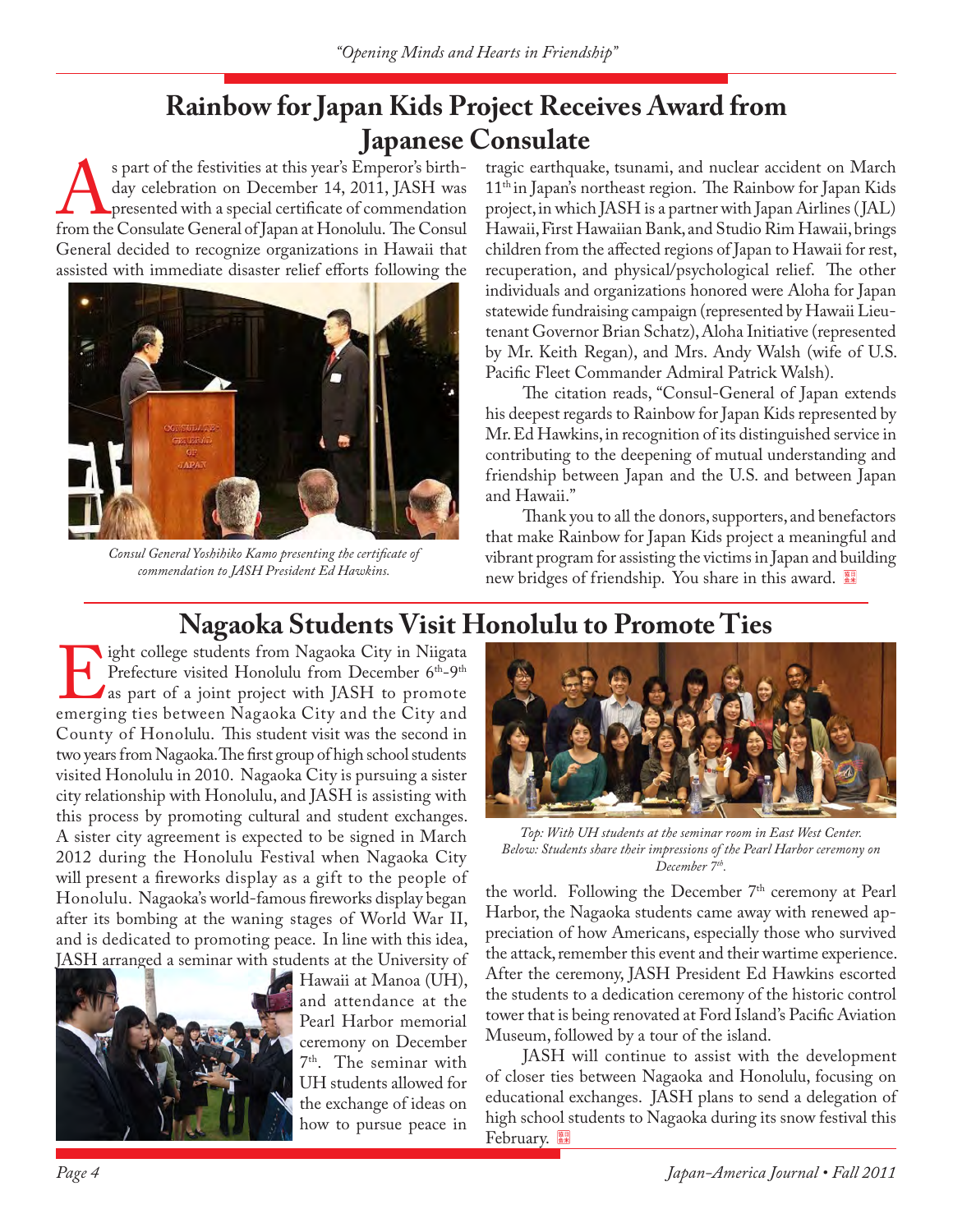### **Japan-America Society of Hawaii ( JASH) Holds Fall 2011 McInerny Foundation's Japan Day**



*(L-R): Students get creative while making their own ikebana arrangement; Taiko Center of the Pacific amazes students with their talent and expertise.*

The Fall 2011 Japan Day was held at Hawaii Tokai<br>
International College on Wednesday, October 26,<br>
2011, thanks to a generous grant provided by the<br>
McInerny Foundation. A total of 162 students representing International College on Wednesday, October 26, 2011, thanks to a generous grant provided by the Damien Memorial High School, Hilo High School, Mid-Pacific Institute, and Pearl City High School were provided with the unique opportunity to experience traditional Japanese culture through various cultural classes including bon dance, *bonsai* tree planting*,* calligraphy, traditional crafts, *ikebana* (flower arranging), kimono wear, *soroban* ( Japanese abacus), and tea ceremony. For many students, especially those from Hilo, this was their first hands-on experience with the culture, making it a very memorable one! The Taiko Center of the Pacific's performance and *taiko* sound demonstrations in the Welcome Ceremony inspired the participants as they dispersed into their different cultural classes.

Since its inception in 1993, over 4,900 students from 55 schools statewide have experienced Japan Day. This unique program is one of two programs offered by JASH to Hawaii's high school students, with the other being the Japan Wizards Statewide Academic Team Competition. Japan Day provides students with hands-on experience with traditional Japanese arts and culture while reinforcing and complementing what is taught in the classroom setting. Japan Day also illustrates how art and culture in different societies can influence and enhance people's lives. Through understanding different cultures and customs, we continue to bridge the gap that leads to friendship and cultural appreciation.

JASH would like to thank all the volunteer experts for their dedication to the program: Ms. Betty Dela Cuesta and members of Hawaii Shin Kobukai; Mr. Jim Meyer and the Hawaii Bonsai Association; calligraphy master Mrs. Shokyoku Hashiro and Mrs. Setsusen Tokumine; Mrs. Kikuji Yonesato and members of the Kikufu Nippon Bunka Kenkyu Kai; Mrs. Jessie Nakata of MOA Hawaii; Mrs. Jean Sakihara and members of Kimono Project USA; Mr. and Mrs. Hideaki Oshima from Araki Hiroya Soroban School; and Mr. Yoshibumi Ogawa, Mr. Hiroaki Yoshida, and members of Urasenke Foundation. We would also like to thank Hawaii Tokai International College for the generous use of their auditorium and classrooms for this event, and the Taiko Center of the Pacific for their moving taiko performance and demonstration. Please visit the JASH Facebook page for more photos of the event. For more information on this educational program, please contact Kelsey Soma Turek at 524-4450 or via email at ksoma@jashawaii.org.



*Students enjoy the hands-on experience with calligraphy.*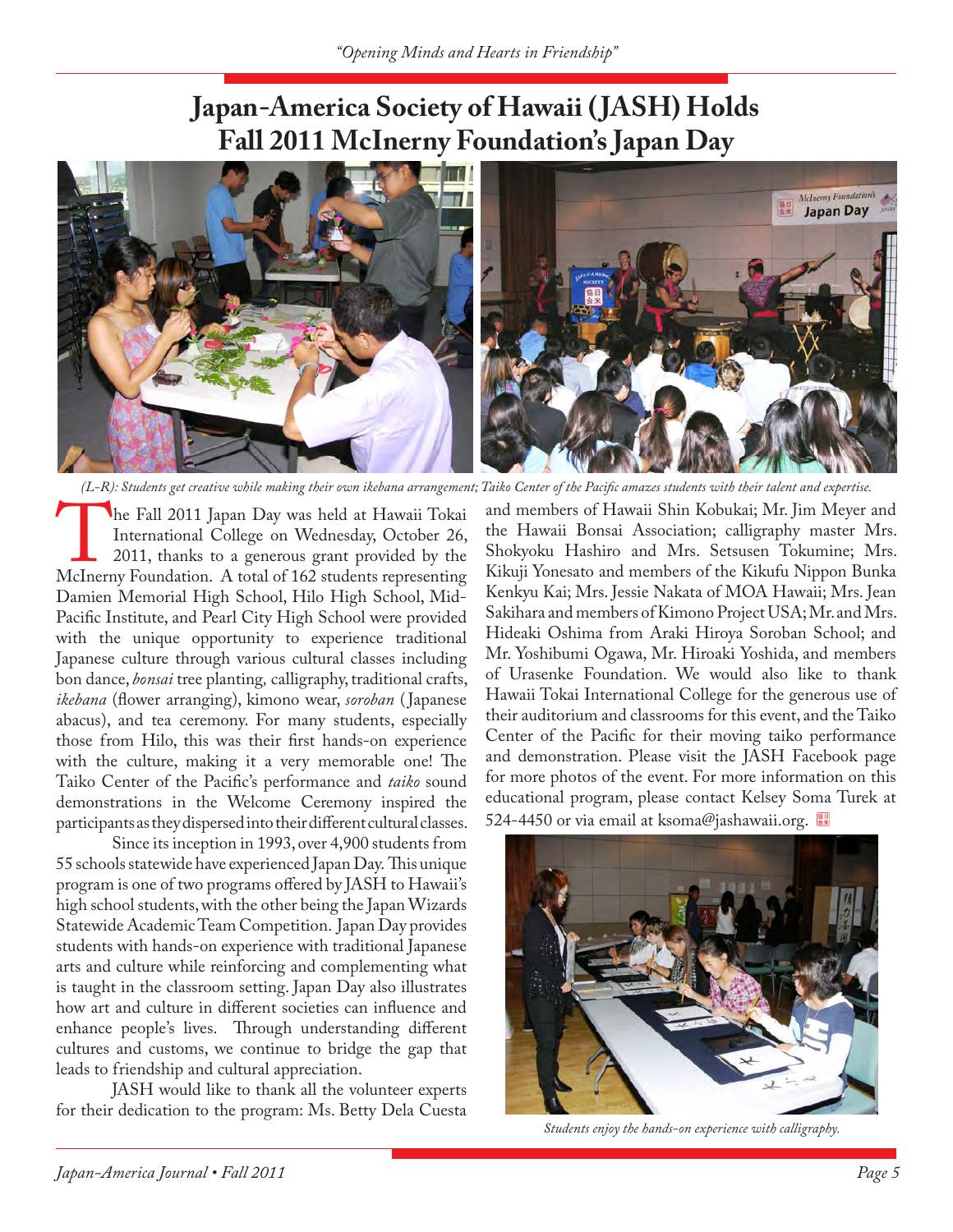## **Halekulani Hosts JASH Christmas 5:01 and Silent Auction**

his year, Mr. Yoshinori Maeda and staff of Halekulani Hotel welcomed JASH to its annual Christmas<br>5:01 and Silent Auction. The annual event is held to<br>celebrate JASH's accomplishments through the year, share lani Hotel welcomed JASH to its annual Christmas 5:01 and Silent Auction. The annual event is held to celebrate JASH's accomplishments through the year, share



*Guests could choose from a variety of items to bid on at the Silent Auction.*

camaraderie with other members and guests, and raise funds for JASH's programs for the following year.

Over 200 JASH members and guests attended the event at the world famous five star resort hotel, bidding on hundreds of donated items—from fly/stay packages on neighbor islands to musical instruments (electric guitar, ukuleles) and Japanese and local gifts and items.

JASH President Ed Hawkins welcomed the guests, thanking Mr. Maeda, Mr. Takashi Nakayama, Ms. Patricia Tam, and the entire Halekulani staff for generously hosting this event. This year, the event included college students from Nagaoka City who were visiting Hawaii to attend a JASHsponsored workshop with UH students and to attend the Pearl Harbor memorial event on December 7<sup>th</sup>.

JASH would like to thank the volunteers, as well as the many benefactors who donated items for the silent auction. The entire list can also be viewed on our website at www.jashawaii.org.

# **Tomodachi Christmas Tea**<br>
n Thursday, December 15, Tomodachi members and

Thursday, December 15, Tomodachi members and<br>guests gathered together at the Waioli Tea Room<br>in Manoa to celebrate the annual Christmas Tea.<br>Guests were able to enjoy a selection of tea and refreshments guests gathered together at the Waioli Tea Room in Manoa to celebrate the annual Christmas Tea. Guests were able to enjoy a selection of tea and refreshments in the Ginger VIP room while the snow-like Manoa mist fell outside. Once again, Charles K. "Uncle Charlie" Morton serenaded guests with Christmas songs on his guitar. Former Tomodachi co-chair Kazuko Love led guests in singing Christmas carols.

This year's gathering had a new twist on it that fit in perfectly with the spirit of gift giving during the holidays. Guests were asked to bring an item that they made or baked, or something they had around the house that was *mottainai*  or *poho* (a waste; too good to throw away). Lillian Yajima used all of the items for her "Lucky Me" game—a spin on the "Lucky Number" game where you have a chance to choose which item you will win. Guests were able to place their name in a cup that corresponded to the item they desired.



Guests were able to choose from a variety of items in the "Lucky Me" game.



*JASH members and guests were honored to have Mrs. Etsuko Kamo (front right), wife of Yoshihiko Kamo, Consul General of Japan at Honolulu join the annual Christmas Tea.*

Everyone was provided five slips of paper with their name on it which meant five chances to win the item of their choosing in "Lucky Me." Once everyone's selections were complete, Lillian drew names making sure everyone went home a winner. When guests saw what they won in the end, they were able to exclaim, "Lucky Me!"

JASH would like to thank Tomodachi Planning Committee member Roberta Sullivan for planning and making the arrangements for this event as well as providing the cute Christmas favors. We would also like to thank Charles K. Morton for getting us into the Christmas spirit with his medleys. A special thanks to Lillian Yajima who organized the "Lucky Me" game.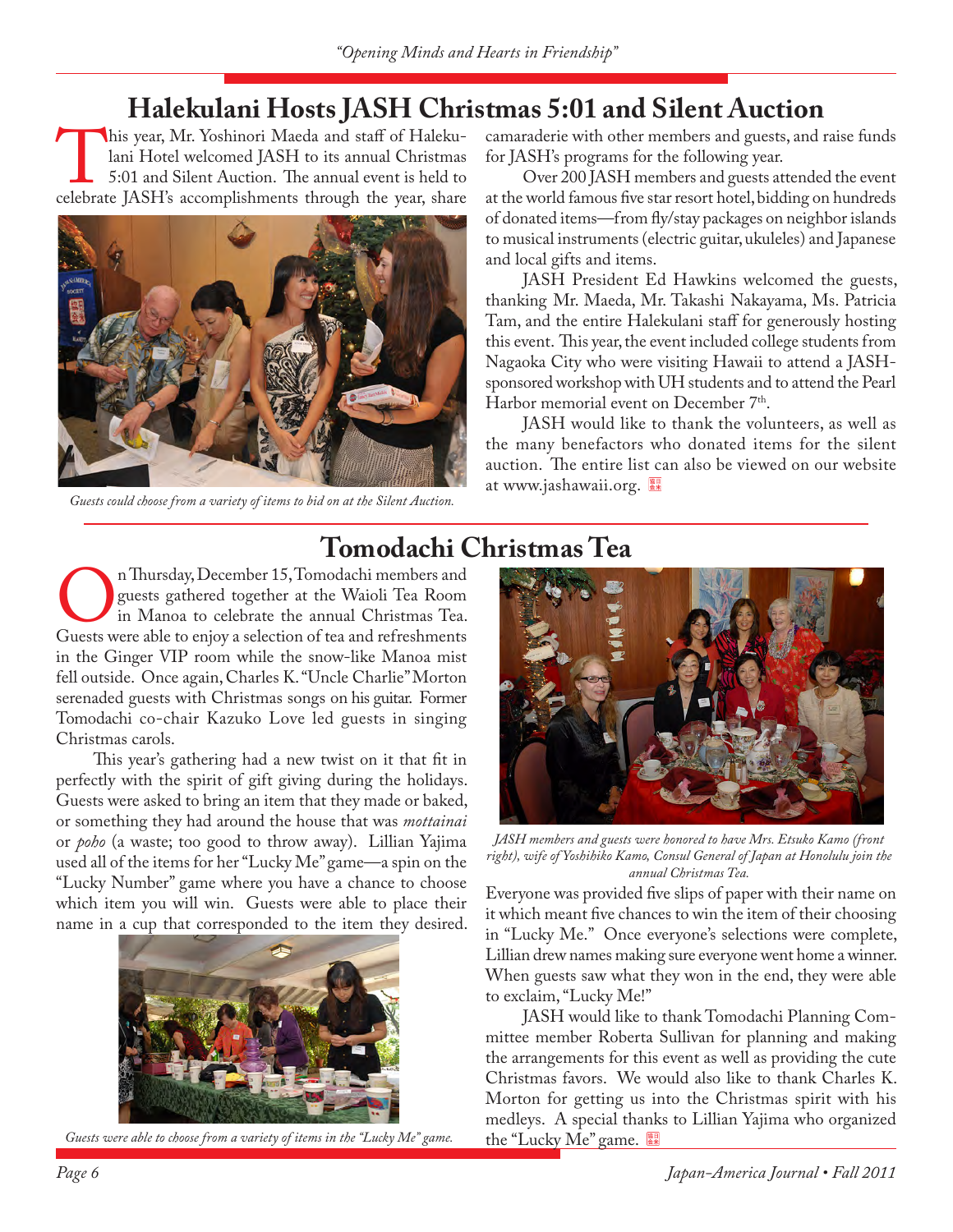### *A special mahalo to the following individuals and businesses who generously supported JASH by contributing items or decorated a Christmas tree or wreath for our Silent Auction*

The Akaka Family America-Japan Society of Tama Tokyo Anonymous Bead It! Mr. & Mrs. Roger & Masako Bellinger Big City Diner Big Island Candies Bishop Museum The Bonilla Family C. S. Wo and Sons, Ltd. Ms. Marilyn Cariaga Ms. Vivian Cheng Mr. Mike Choi Compleat Kitchen Cookie Corner Couture Jeweller DFS Hawaii Diamond Head Theatre Doraku Sushi Ehime Prefecture The Elias Family First Insurance Company of Hawaii Flora-Dec Sales Mr. Mark Fukunaga Germaine's Luau go!Mokulele Airlines Gyotaku Japanese Restaurant Hawaii Ukulele Foundation Hawaiian Eateries Hawaiian Quilt Collection Healing Hands Hilo Hattie Hilton Grand Vacations Hilton Hawaiian Village The Hirabayashi Family Hitchhike Records Honolulu Star-Advertiser Mr. Koichi Hozumi Mrs. Atsuko Igarashi Ilima Hotel Japan Airlines Japanese Cultural Center of Hawaii JTB Hawaii The Kahala Hotel & Resort Mr. Stafford Kiguchi The Kim Family KoAloha Ukulele Kona Brewing Company Kondo Gyotaku Koyama Realty

Kualoa Ranch Hawaii, Inc. Mr. Lawrence Kumabe Dr. James Langworthy Lyra USA LLC dba Q-Pot Makena Beach & Golf Resort Marsha Nadalin Salon & Spa Matson Navigation Company Mr. Kevin Matsuda Maui Divers Jewelry McKinley Car Wash Mr. Ojisan Japanese Restaurant Nagaoka City Nalo Farms Nippon Golden Network Nobu Waikiki Obama City, Fukui, Japan Pacific Aviation Museum Pearl Harbor Pacific Guardian Life Ms. Cheryl Parker Pearl Country Club Polynesian Cultural Center Prince Resorts Hawaii R & R Restaurants, Inc. Mr. & Mrs. Siegfried & Kiyoko Ramler Ms. Jean Rolles Royal Hawaiian Shooting Club Roy's Restaurants- Hawaii The Saiki Family Sakamoto Ryoma Museum Sawada USA LLC Servco Pacific Inc. Mrs. Ritsuko Seta The Shigezawa Family Ms. Joy Soma Sony Hawaii Starts International Hawaii, Inc. Ms. Tomiko Takai The Takeda Family Tanioka's Seafoods and Catering The Cherry Co. The Mandalay Restaurant The New Otani Kaimana Beach Hotel the Oahu Club The Wedding Ring Shop Tori Richard, Ltd. The Tsuzaki Family Unicold Corportation Mr. Allen Uyeda Virgo USA Inc dba Anteprima Wirebag Vit's Hawaiian Steak House The Wo Family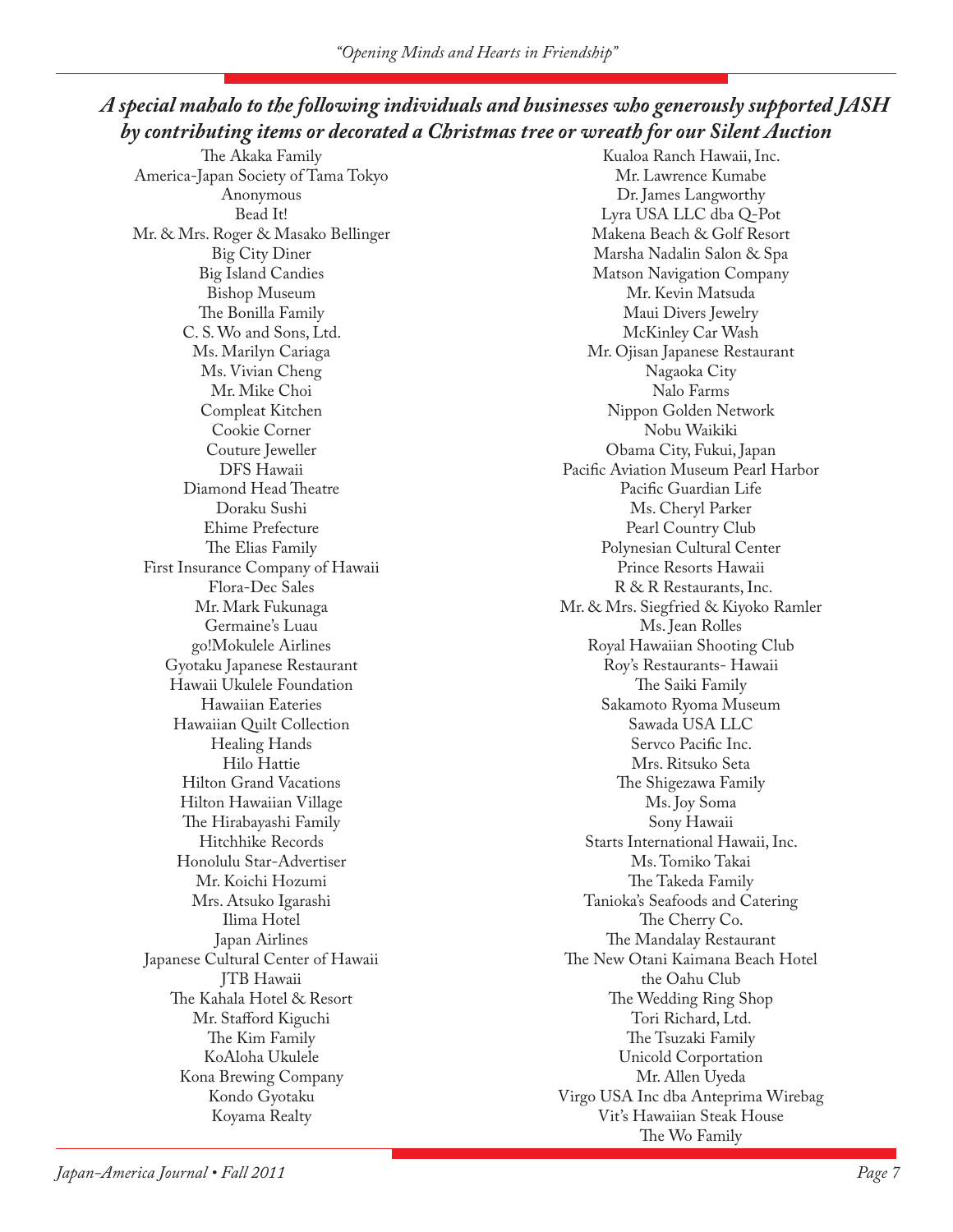## Japan-in-a-Suitcase Visits Lanai Elementary<br>**Nor the first time, Japan-in-a-Suitcase** (JIAS) traveled

For the first time, Japan-in-a-Suitcase (JIAS) traveled<br>to Lanai to present to their only elementary school,<br>Lanai Elementary. Lanai High and Elementary School<br>services the entire island. Japan-America Society of Hawaii to Lanai to present to their only elementary school, Lanai Elementary. Lanai High and Elementary School services the entire island. Japan-America Society of Hawaii ( JASH) staff and a volunteer were able to present to all students from grades K through 5.

At the beginning of the fourth grade presentations, students were very shy and hesitant to speak out. When it came time to do group work, they became excited to be able to see and touch Japanese school items they had never encountered before. Students were able to explore the school items well and confidently give presentations to their classmates. Fourth graders also noted the similarities between their school and Japan's elementary schools. Lanai Elementary has a pool just like every elementary school in Japan. Their field is also similar to the school field in Japan.

Students and teachers alike hoped for the presentations to return to Lanai again soon. In their thank you letters, students included words that they had learned such as arigatou and sensei. Students also remarked that they would like to try to live in Japan or attend school there one day. Teachers Loved how the presentations gave students a higher sense of *A third grader points out the difference of a McDonald's in Japan*.



Fifth graders explore a Japanese calligraphy kit.



cultural awareness. A teacher noted, "we in Hawaii come from different cultures therefore our students' perspectives involve all of these."

JIAS is a free program offered to elementary schools in Hawaii. It is one of five JASH educational programs aimed at teaching the concept of different perspectives and is aligned with the Hawaii Department of Education Content Standards for Social Studies and World Languages. Thanks to grants from donors such as the Atsuhiko and Ina Goodwin Tateuchi Foundation, Friends of Hawaii Charities, Hawaii Hotel Industries, and individual donors that made this excursion possible. Also a special thanks to Mr. Merrill Taguchi, Lanai Elementary school counselor, who helped us to arrange this visit and also provided transportation to and from the airport.

### **Rainbow...**

### *Continued from page 3*

Halekulani Hotel arranged for the special Children's Party and dinner, Hawaii Senior Life Enrichment Association's Nadeshiko Club hosted a special Christmas meal, and others too numerous to mention. Please see the JASH website at www.jashawaii.org/jpnaid3.asp for a full listing. Mahalo to all the supporters of this great project!

*Right: A photo with Santa at the Halekulani Christmas Party.*



*Page 8 Japan-America Journal • Fall 2011*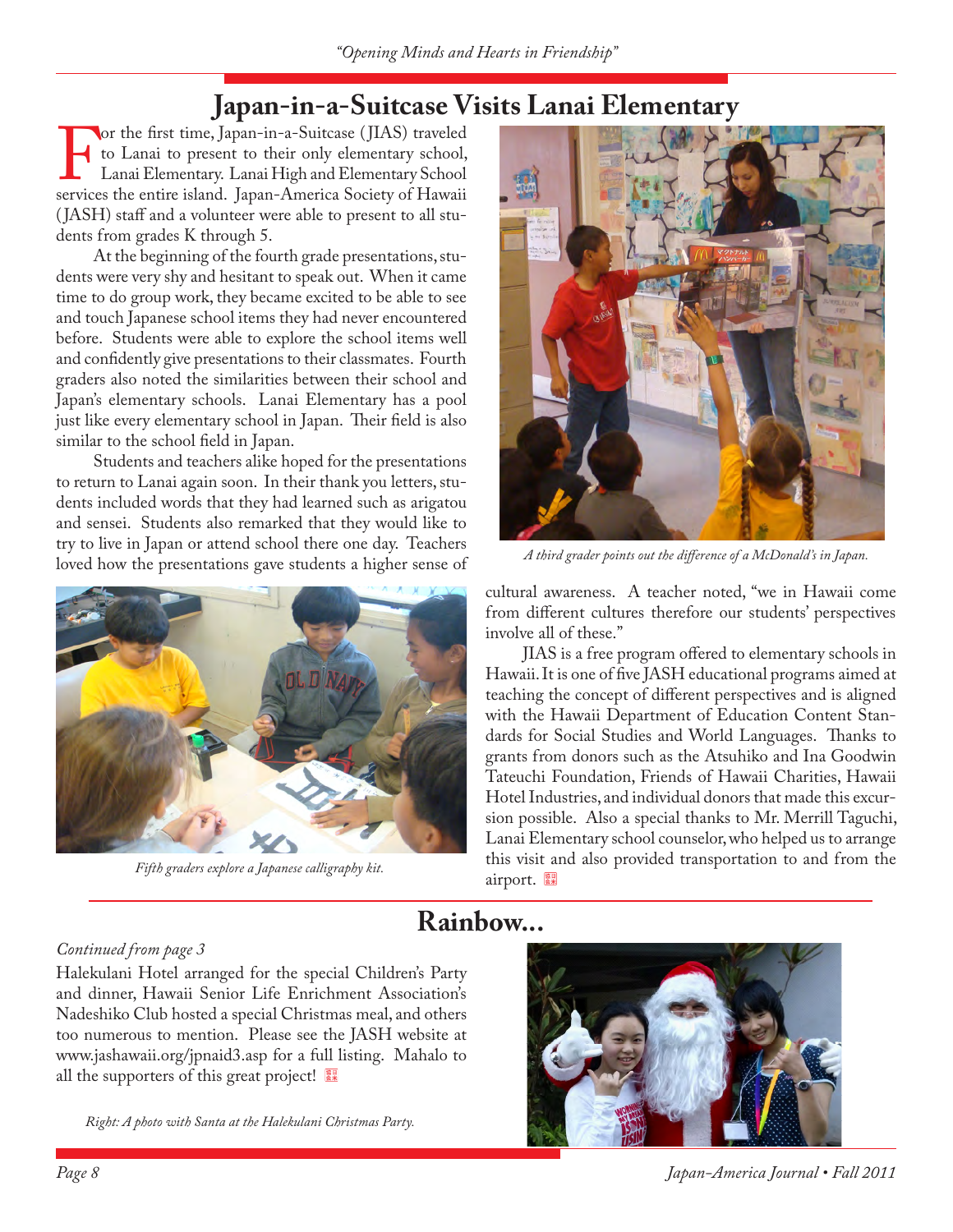## **Remembering Pearl Harbor**<br>n Tuesday, November 29, Tomodachi presented have been seated. His

**On Tuesday, November 29, Tomodachi presented**<br>
"Remembering Pearl Harbor" at Natsunoya Tea<br>
the Pearl Harbor attack. Panelists who were living in Hawaii "Remembering Pearl Harbor" at Natsunoya Tea House in honor of the upcoming 70<sup>th</sup> anniversary of on December 7, 1941, shared their first hand experiences and experiences of relatives.

Guests enjoyed a special buffet lunch prepared by Natsunoya, in an upstairs room that holds a lot of history. In the months before World War II, a spy from the Japanese Consulate in Honolulu would watch ship movements in Pearl Harbor and send coded messages to Tokyo in this very room.

Panelists recalled how everyone had to carry around gas masks at the time. They were fitted for these masks at school. A panelist told the story of going to church that day and seeing black puffs of smoke in the sky. Twenty minutes into the mass everyone was told to go home. As they drove away they heard a loud boom. They later discovered that a shell of shrapnel came through the church to where the minister would

have been seated. His family ended up sleeping together in the living room that night—something that was common to a lot of families at the time.

Many people of Japanese ancestry ended up being put in internment camps. Many internees were also shipped off to mainland camps. Their only crime was their race. A panelist's cousin was also sent to Honouliuli (in Ewa) which the Japanese referred to as *"jigokudani"* or hell valley for its hot and humid climate. Her message for everyone is that 'the story of internment and mistakes of World War II need to be remembered or they might be repeated...remember, honor, understand, forgive.'

JASH would like to thank all those who shared their experience. We would also like to thank Pearl Harbor Park Ranger Amanda Carona who was present at the lunch and shared information on events to observe the  $70<sup>th</sup>$  anniversary. Finally, a big mahalo to Tomodachi co-chair Shirley Miyamoto who planned this event and brought memorabilia to display.



*Betsy Fujii Young shows off a photo of one of the internment camps. Panelist Ray Miyamoto shares his childhood experience.*



## **Why Ryoma Now? Sakamoto Ryoma Symposium**

Why Ryoma Now?" packed a full house at the Hawaii Convention Center's 'Emalani Theatre<br>
on Tuesday, October 11. Exactly seven<br>
months after the Great East Japan Earthquake, many people's Hawaii Convention Center's 'Emalani Theatre on Tuesday, October 11. Exactly seven focus were on valuing human life which is exactly what the great Japanese historical figure and samurai, Sakamoto Ryoma strived for.

Upon entering the theatre, guests were greeted by a magnificent hat display created by the artist Masako Yamamoto. The program began with opening remarks on behalf of Japan-America Society of Hawaii, followed by remarks from Yoshihiko Kamo, Consul General of Japan at Honolulu, and Mr. Kenshiro Mori, Director of the Sakamoto Ryoma Memorial Museum in Kochi.

A brief history of Ryoma was given through *"Kamishibai"*  (paper theater). Video footage of the earthquake, tsunami, and its aftermath was also shown. A reporter from Kochi spoke of how disasters make us more aware of the value of human life—one of Ryoma's core values. Mr. Mori summed up the video by giving the uplifting message that if they were able to recover from three consecutive years of great earthquakes in Ryoma's time we should be able to recover soon as well.

A panel discussion featuring Ms. Yukie Maeda, curator of the Sakamoto Ryoma Memorial Museum; Mr. Noboru Sakamoto, ninth generation descendant of the Sakamoto family; Ms. Minako Kouyama, a fifth generation descendant of the Katsu family; Mr. Junji Kitadai, a John Mung researcher;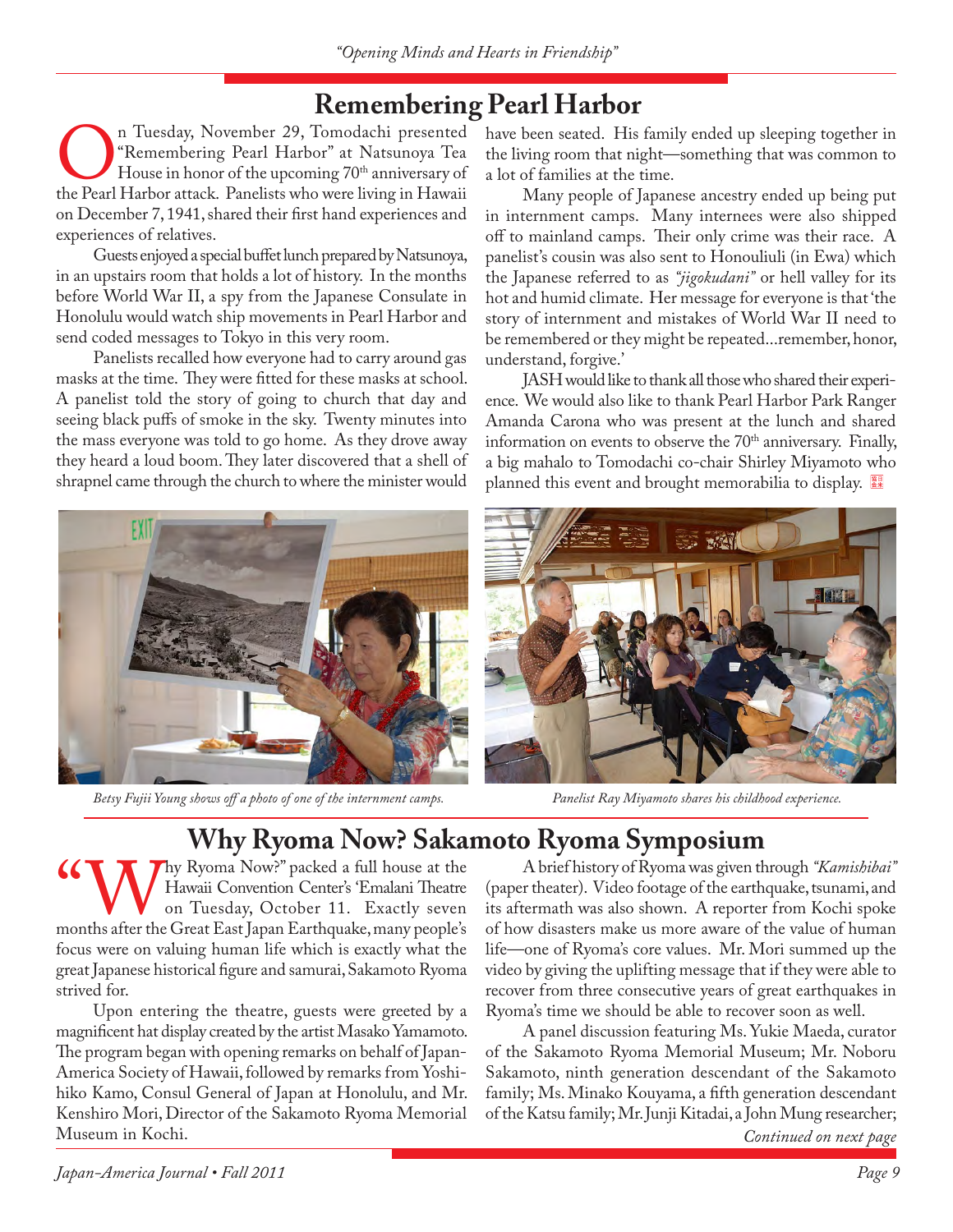### **Ryoma...**

### *Continued from previous page*

and high school essay contest entrants Ms. Sumire Oishi and Ms. Nenju Gibo followed. They highlighted how Ryoma

was tired of the samurai class system and dreamt of fairness and equality for all. Even though Ryoma was an advocate for a peaceful society, he was assassinated at the age of 33. His assassin is unknown to this day. His descendants hope to carry out Ryoma's dreams of wanting to see the U.S. and a democratic society.

Following intermission, the classic guitar duo Ichimujin livened up the atmosphere while Japanese Calligraphers Koushi Fujita and Tosao Takeuchi demonstrated their talents in the background. Japanese synthesizer player Naoki Nishimura also performed songs while the spectacular calligraphy display continued.



*Kamishibai explained how Ryoma was an advocate for peace and dreamt of traveling to the U.S. to see a democratic society.*

Mr. Nishimura is distinguished in that he was the first Japanese musician to play for Pope John Paul II in Rome. When the performance was over, guests were treated to being able to take home a calligraphy piece of their choosing.

A special thanks to the Sakamoto Ryoma Memorial Museum in Kochi, Japan for bringing this Symposium to Hawaii. We would also like to thank the Nippon Foundation, Honolulu Foundation, and the Hawaii Convention Center staff for their support in organizing this event.

## Japan's Prime Minister Noda Visits Ehime Maru Memorial

On November 12<sup>th</sup>, Prime Minister of Japan Yoshihiko<br>
Noda visited the Ehime Maru Memorial at Kakaako<br>
Waterfront Park. PM Noda was in Hawaii for the<br>
APEC Leaders' Meeting and took the opportunity to visit Noda visited the Ehime Maru Memorial at Kakaako Waterfront Park. PM Noda was in Hawaii for the the Memorial. On hand were volunteers from local Kenjinkai who clean the memorial, including Fukuoka, Fukushima, Kumamoto, Yamaguchi, and Okinawa.

Japan-America Society of Hawaii ( JASH) and Ehime



*JASH and EMMA President Ed Hawkins greets PM Noda on arrival at Kakaako.*

Maru Memorial Association (EMMA) President Ed Hawkins greeted the Prime Minister and his entourage that included the Deputy Chief Cabinet Secretary, Senior Vice Minister for Foreign Affairs,

Special Advisor

to the Prime Minister, Japan's Ambassador to the U.S., and Japan's Consul General in Honolulu. Mr. Hawkins gave an overview of the Memorial and the various good-will programs put in place since that tragic event to promote friendship between the people of Hawaii and Ehime. Following the



*PM Noda presents a wreath.*

presentation of a flower wreath, PM Noda and his party observed a moment of silence in honor of those lost in the incident. Mr. Hawkins introduced the volunteers to PM Noda who thanked them for their services in maintaining the memorial and promoting friendly relations between Japan and the U.S. Mr. Hawkins called attention to three Japanese mandarin orange trees that were planted near the memorial to mark the 10<sup>th</sup> anniversary of the incident earlier this year when the bereaved family members gathered at Kakaako for a special memorial ceremony. This was the first visit of a sitting Japanese prime minister to the Ehime Maru Memorial.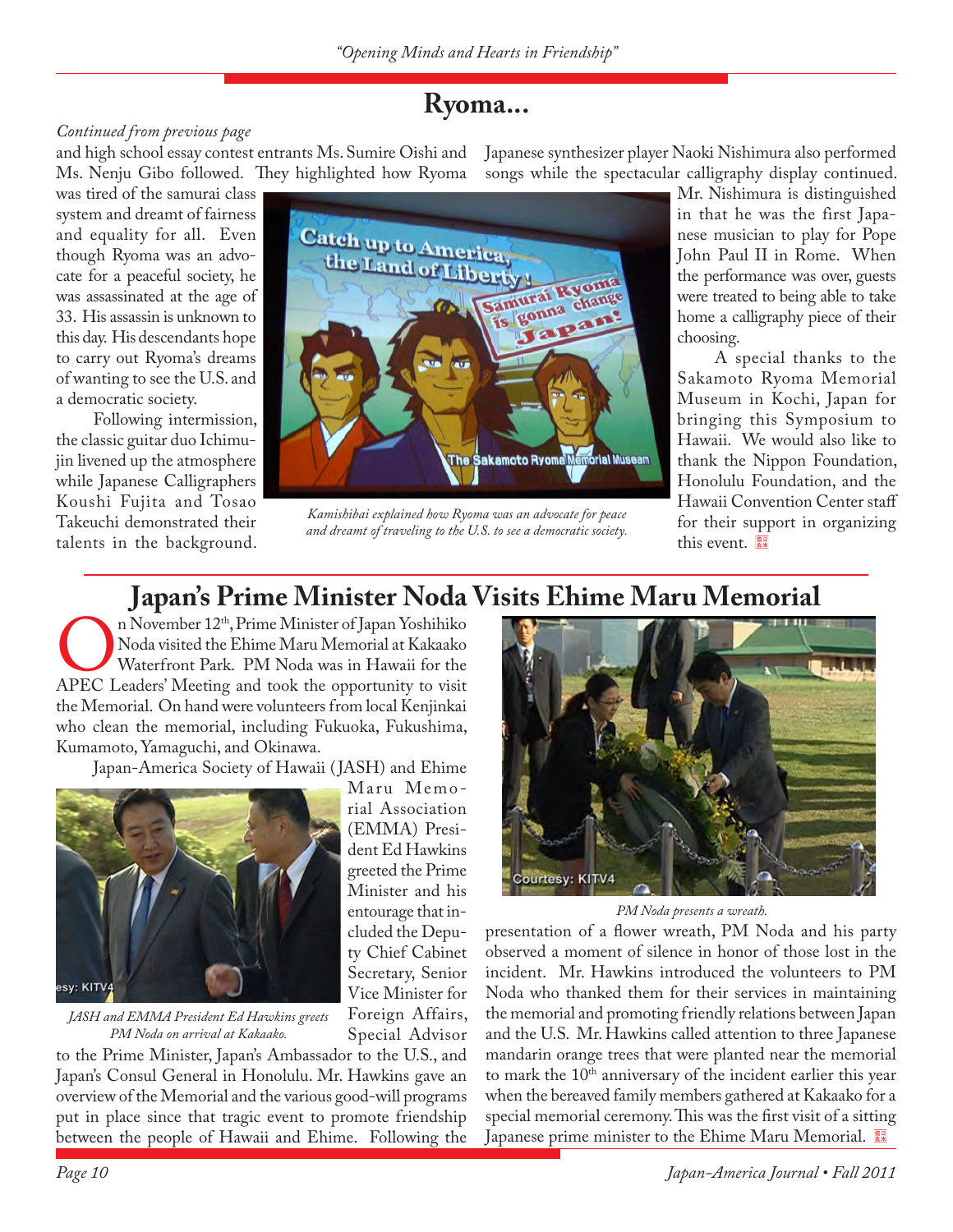### **Membership Updates**

*October - December 2011*

## **New Corporate Member**

Covance Donor

### **Corporate Member Upgrade**

Kualoa Ranch Donor

### **New General Members**

Ms. Mayu Asahina Student Dr. & Mrs. John Beamis Family Ms. Jennifer Burke Individual Mr. Gene Castagnetti Individual Ms. Melissa Chang Individual Ms. Geri Cheng Individual Mr. Kyle Ching Individual Dr. Kenneth Goldstein Individual Ms. Mari Hamada Individual Mr. Jon Hanai Individual Ms. Crystal Haney Individual Mrs. Iku Honda Family Ms. Yoshiko Kasuga Individual Mr. Dino Kawamura Individual Ms. Ruth Limtiaco Individual Mr. & Mrs. David Marks Family<br>Bishop Eric Matsumoto Family Bishop Eric Matsumoto Individual Mr. Kyle Mitsumori Individual Ms. Kelli Nakama Individual Mr. Rick Nakama Individual Ms. Unyong Nakata Individual Ms. Shiho Natori Individual Ms. Janice Okubo Individual Mr. Steve Okubo Individual Mrs. Heather Otani Individual Mr. Kraig Otani Individual Mr. Jeff Oya Individual Mrs. Dee Royer Individual Mr. Joseph Royer Individual Ms. Atsuko Sato Individual Mr. David Shores Individual<br>Mr. Christopher Smith Student Mr. Christopher Smith Student<br>Mr. Stephen Stovanow Mr. Individual Mr. Stephen Stoyanow Individual Major Hisahide Takiguchi Individual Mr. Clayton Wakida Individual Mr. Grant Yoshikami Mr. & Mrs. Michael Yuda Family

### **Membership Updates**

*continued*

Ms. Jessica Yuda **Individual** 

### **General Member Upgrade**

Ms. Sarah Tamashiro Family Ms. Tracey Saiki Sustaining Dr. Donald Van Deventer Family



### **Calendar of Events**

### **JANUARY**

| 21 | Japan Wizards Statewide Academic Team Competition |
|----|---------------------------------------------------|
|    | <b>Volunteer Orientation, KCC</b>                 |
| 25 | New Year's Reception, Washington Place            |
| 28 | Asian-Pacific Children's Convention (APCC)        |
|    | Interviews, JASH                                  |
|    |                                                   |

### **FEBRUARY**

9 Ehime Maru 11-year Memorial Service, Ehime Maru Memorial, Kakaako Waterfront Park

- 25 Japan Wizards Statewide Academic Team Competition, **KCC**
- 27 Tomodachi Hinamatsuri, Consulate General of Japan in Honolulu

### MARCH

18-26 Rainbow For Japan Kids visit Hawaii 27- 4/1 APCC Mission Project Homestay

### APRIL

26 22nd Annual Friendship Golf Classic, Pearl Country Club

### MAY

## TBD Spring Japan Day, Hawaii Tokai International College

12 Visitor Industry Charity Walk, Waikiki